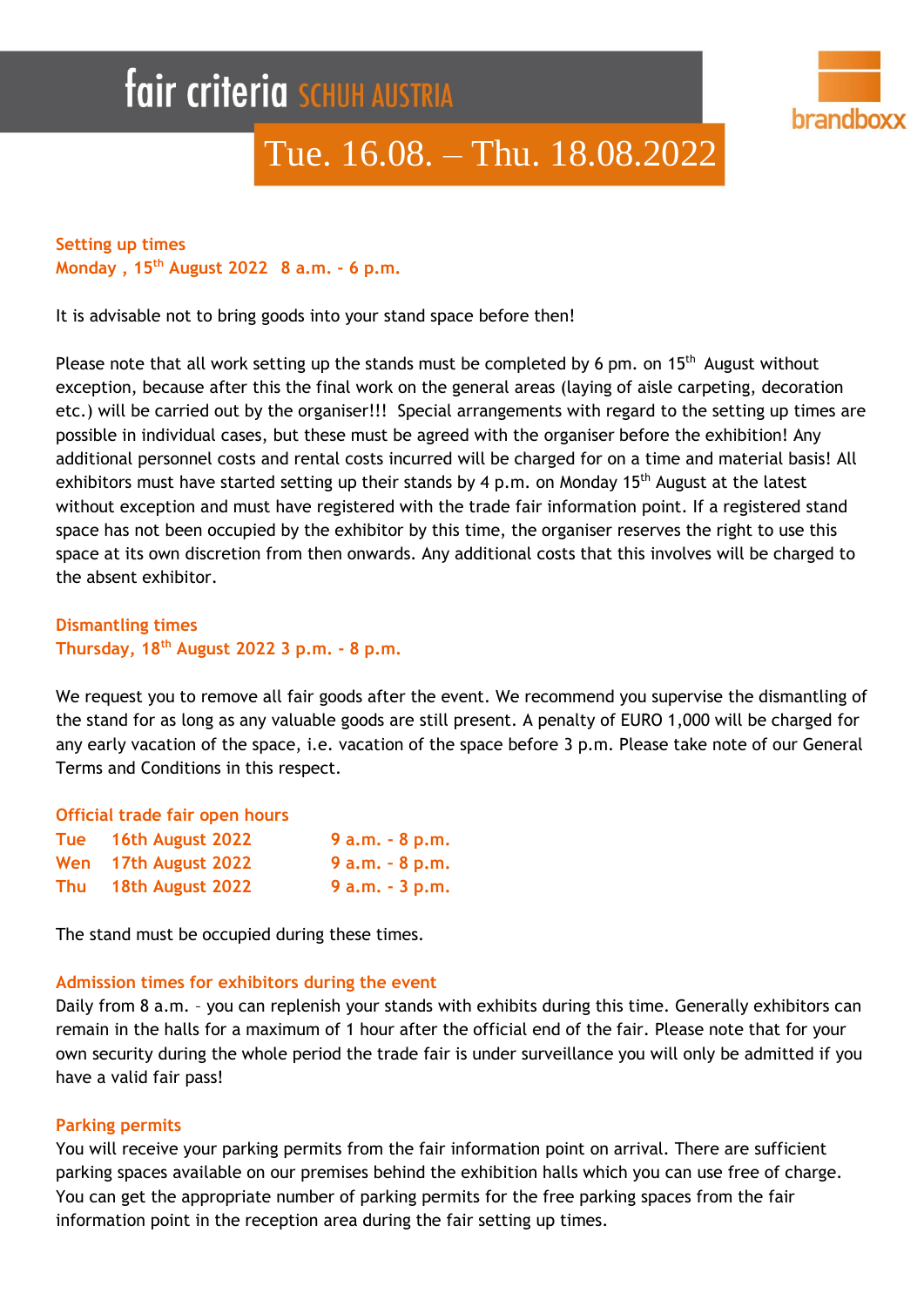# **Please note that we charge for parking spaces in the trade fair centre's own underground parking garage should you wish to park there!**

The fee for parking is to be paid depending on the length of stay at the pay machine. The reservation fee amounts to EUR 5,00 (excl. VAT)

#### **Postal items sent to the fair**

The organiser will accept postal items sent to exhibitors only during the official setting up times, trade fair times and dismantling times. The organiser bears no liability when accepting postal items! Should you wish to receive postal items directly at the fair, we request you, to give notice of such at the information in the events & exhibitions center.

Please also indicate your exact booth number at the postal item.

#### **General Rules and Regulations**

#### 1. Stand construction & fittings

1.1.It is not permitted to change the allocated stand area.

Nor is it permitted to make any changes to the exterior walls unless this is agreed with the organiser in advance.

1.2.In general the height of the construction is 2.00m, extendable to 2.50m with our own system. The organiser must be informed in advance and written permission given for any second tiers, lettering or decoration that exceed this height.

#### 1.3. General stand fittings

up to 30m²: Back- and side walls, 1 table, 4 chairs, clothes rails and/or shelves, 1 power socket 230V. up to 50m²: Back- and side walls, 2 tables, 8 chairs, clothes rails and/or shelves, 1 power socket 230V.

#### 1.4. The maximum heights of exterior stand constructions that can be agreed are as follows:

| boxx b:          | 3.2 meters                                             |
|------------------|--------------------------------------------------------|
| boxx $b1$ :      | 2.45 meters, up to 5 meters in the central area.       |
| boxx b2/Gallery: | 2.45 meters                                            |
| boxx c:          | 3.4 meters                                             |
| boxx d:          | 3.4 meters, up to 5 meters in the central area (DOME). |

Flooring: Industrial parquet flooring: boxx b1, boxx b2/Gallery Laminated concrete flooring: boxx c, boxx d, boxx b

#### 1.5. Fire extinguishers, emergency exits and aisles must be kept unobstructed!

Under no circumstances may self-adhesive carpet be used on the stand, as this damages the hall floors (especially boxx b, b1, b2 parquet flooring!) and it is almost impossible to remove adhesive residues. No objects, lettering (except the stand lettering provided by the organiser) or